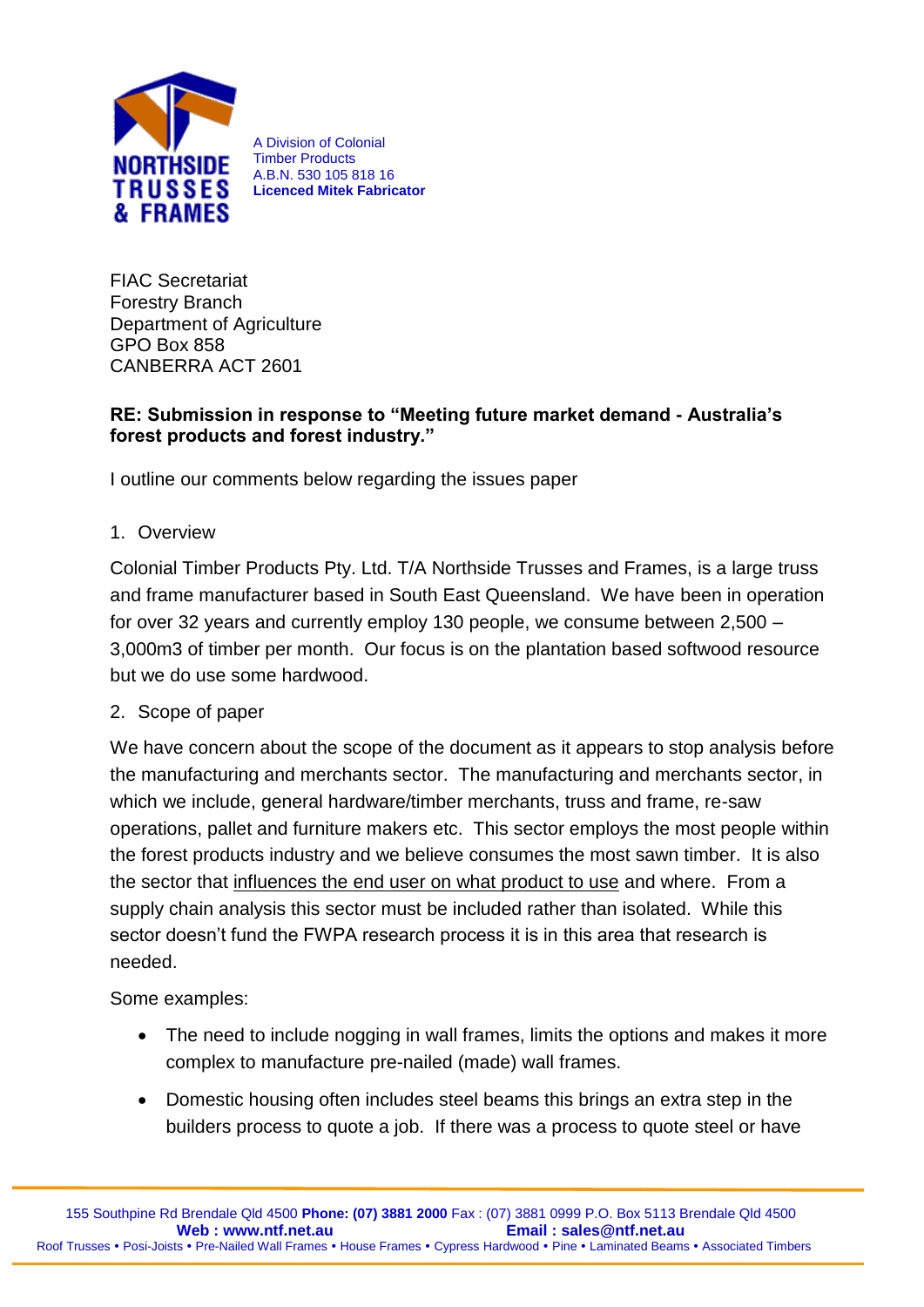timber based products for these critical load bearing members a time saving could be in the construction process at a critical time.

- Utilisation of H2 treated by-products; we need approval to consume for energy.
- 70 mm framing still dominates the Queensland market; there are benefits along the supply chain to move to 90mm.
- Whole of house termite protection increases the cost of a treated timber frame option.
- From a domestic housing point of view we have lost the markets of fascia (losing the structural advantages of timber), roof battens and temporary posts etc. Our industry doesn't have the innovative capacity to develop and market new products but rather sits back while market is lost. Markets in fencing, retaining walls and decking are slowly fading.

Question 1 & 2 – The vision has to include the repositioning of the industry- we store carbon, employ regionally and provide high tech career paths. The objective is to get timber to be seen as the only valid environmental product for construction.

### Question 3 - 6

We need to understand where the timber is used and in what products any short supply is appearing, before deciding what action is to be taken. If it is in the stud market for domestic housing, do local suppliers want to be involved in meeting the gap?

### Question 7 - 8

I refer back to my earlier comment. While I support the emerging products I think focus should also be on volume markets like domestic housing. There is still significant potential to utilise more timber products and improve the affordability of housing. More focus should be placed on innovative manufacturing processes as well as products. We were fortunate to gain a grant under the Forest Industries Development Fund. This provided us with funding to assist a project that improved our productivity by around 30% in manufacturing pre-nailed frames. This type of assistance supports us to take on the risk of innovation.

From a sawmilling point of view there is additional scope to improve quality – some companies are doing this, producing more reliable studs. But areas like consistent tolerance between manufacturers would assist us in having consistent thickness of product e.g. noggs being proud of studs is an issue.

Moisture take up in LVL is also an issue that needs to be resolved.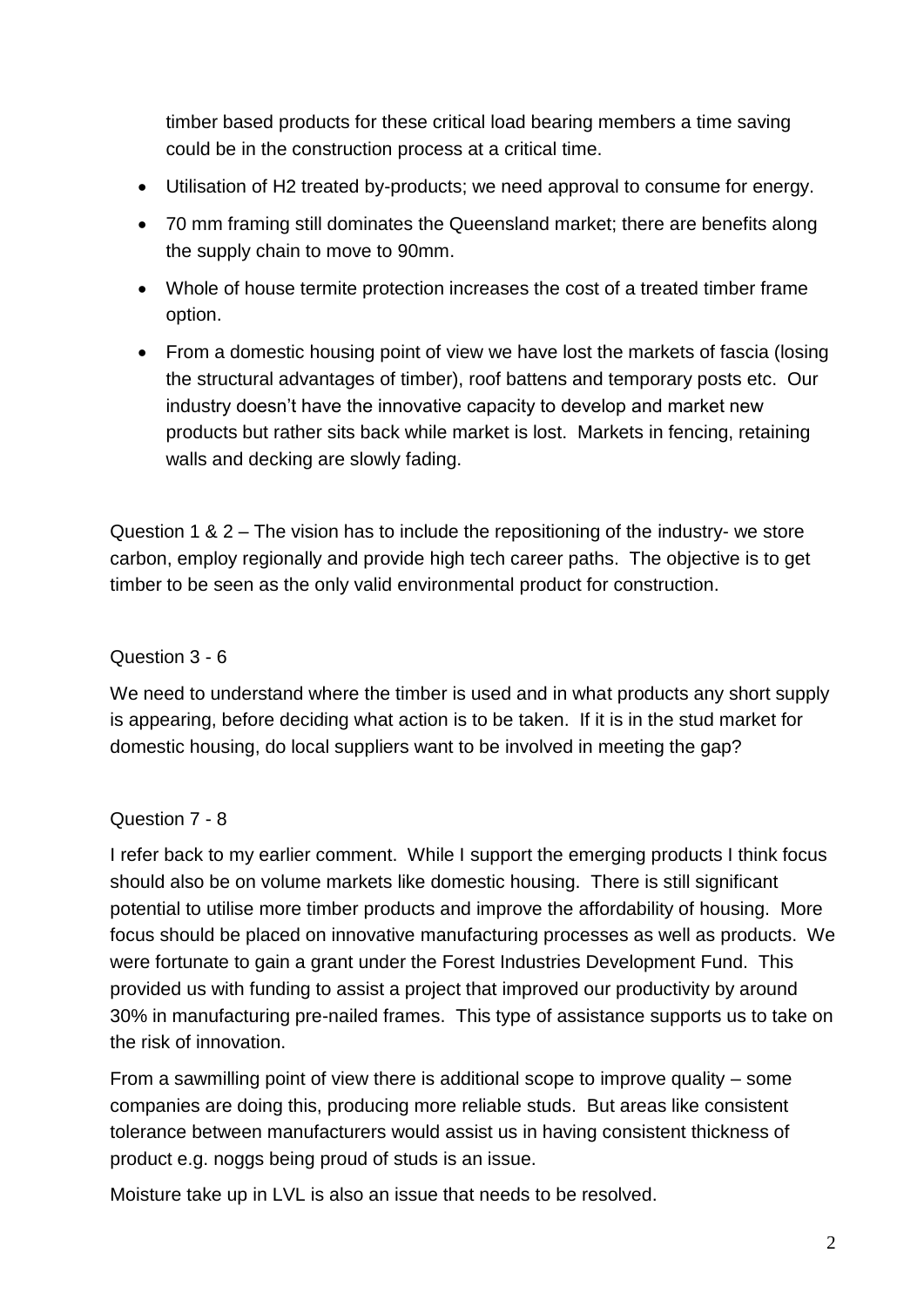## Question 10 - 12

A significant part of this issue is related to the communities perception of forestry. The community should insist the plantation estate does not diminish but rather expands because of the benefit to the environment.

For hardwood there are issues of regional constraints being applied to hardwood harvesting and haulage but not to other products such as carting stock.

There needs to be a higher weighting of the impact on the community in regard to the environmental decisions. We are happy to say that a different attitude should apply to a Pacific Island community compared with an Australian community. The possible impact on the environment of harvesting trees must be balanced against the impact of the lost jobs and damage done to local communities. Some Tasmanian towns have suffered dramatically from the cessation of tree harvesting causing long term community impact.

Long term legitimacy to harvesting private forests also needs to be gained.

### Question 13 - 15

Probably covered this in 7- 8. The focus tends to be growing and primary processing. We need to be able to produce affordable housing. This is not isolated to composites. The better use of solid and finger jointed product for housing needs to be further investigated.

### Question 16 - 18

Social media must be extensively used but also as employees and businesses operating within the industry we have to engage local groups to push the message. Open up manufacturing facilities to let the students, teachers and general community understand what we do.

### Question 19 - 21

Forestry hubs like Timber Queensland have demonstrated value to the industry. Breaking down the silos within groups and between groups is extremely difficult and has not progressed. The use of hubs must be both regional across industries and intraindustry. The opportunities are massive e.g. we have just installed solar panels that are only utilized 5 out of 7 days, this surplus energy could be used for chipping or other processing of by-product at significant savings.

The trust factor is the biggest issue for hubs success; this can only be gained through professional Facilitation.